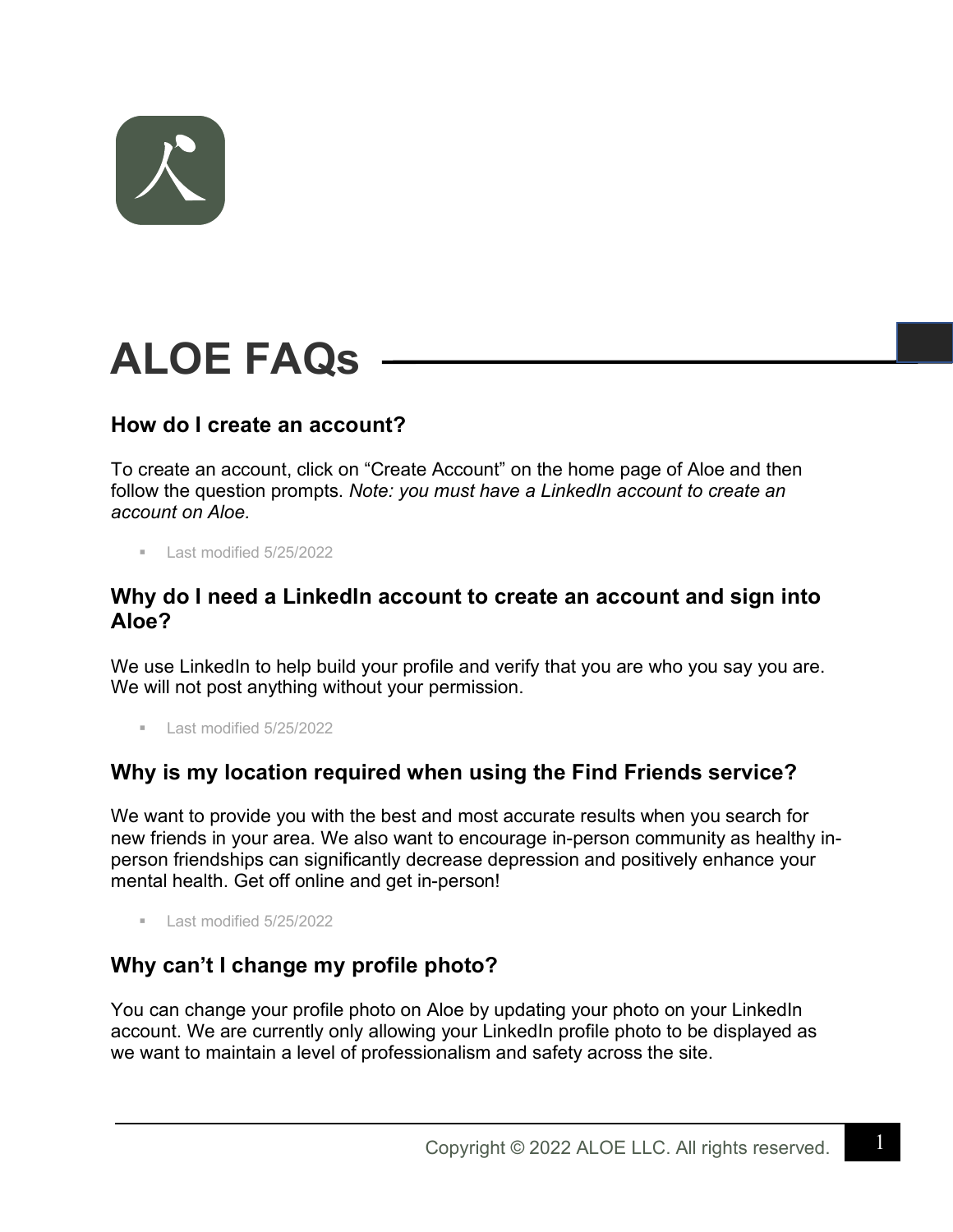■ Last modified 5/25/2022

# **What does "Saving" a user's profile do?**

When you "Save" another users profile, you are keeping that user's profile for later reference if you want to reach out to them at another time so you do not need to start the search over again every time you log in and out of Aloe. The other user cannot see that you saved their profile.

 $\blacksquare$  Last modified 5/25/2022

## **How do I edit my profile?**

At this stage in the beta test, we do not yet have this feature available. We appreciate your patience as we continue developing out the site more and adding additional features that will benefit you and your control of your information on the site.

 $\blacksquare$  Last modified 5/25/2022

## **What is a recommendation hub?**

We feel that knowing someone's recommendations helps you dive past the surface of small talk and break the ice for starting conversations. That's why we've included a space for you to share your recommendations with the other person to get to know them better.

Recommendation hubs are groups where users with similar interests chat and share recommendations or bond over favorite things. This can be between just you and another user, only private to you or with a group of other users.

*Examples of recommendation hubs can include travel plans and ideas, favorite restaurants, music, movies, recipes, and more.* 

§ Last modified 5/25/2022

## **I wish Aloe did this differently on the site. Can I tell them about it and see if they can change it?**

Yes, we would love to hear your input and comments on our site about how we can make it a more seamless experience for you and meet your needs! Please send us a message with your feedback to admin@aloeeveryone.com with "Aloe User Feedback" in the subject line and we will be in contact with you.

■ Last modified 5/25/2022